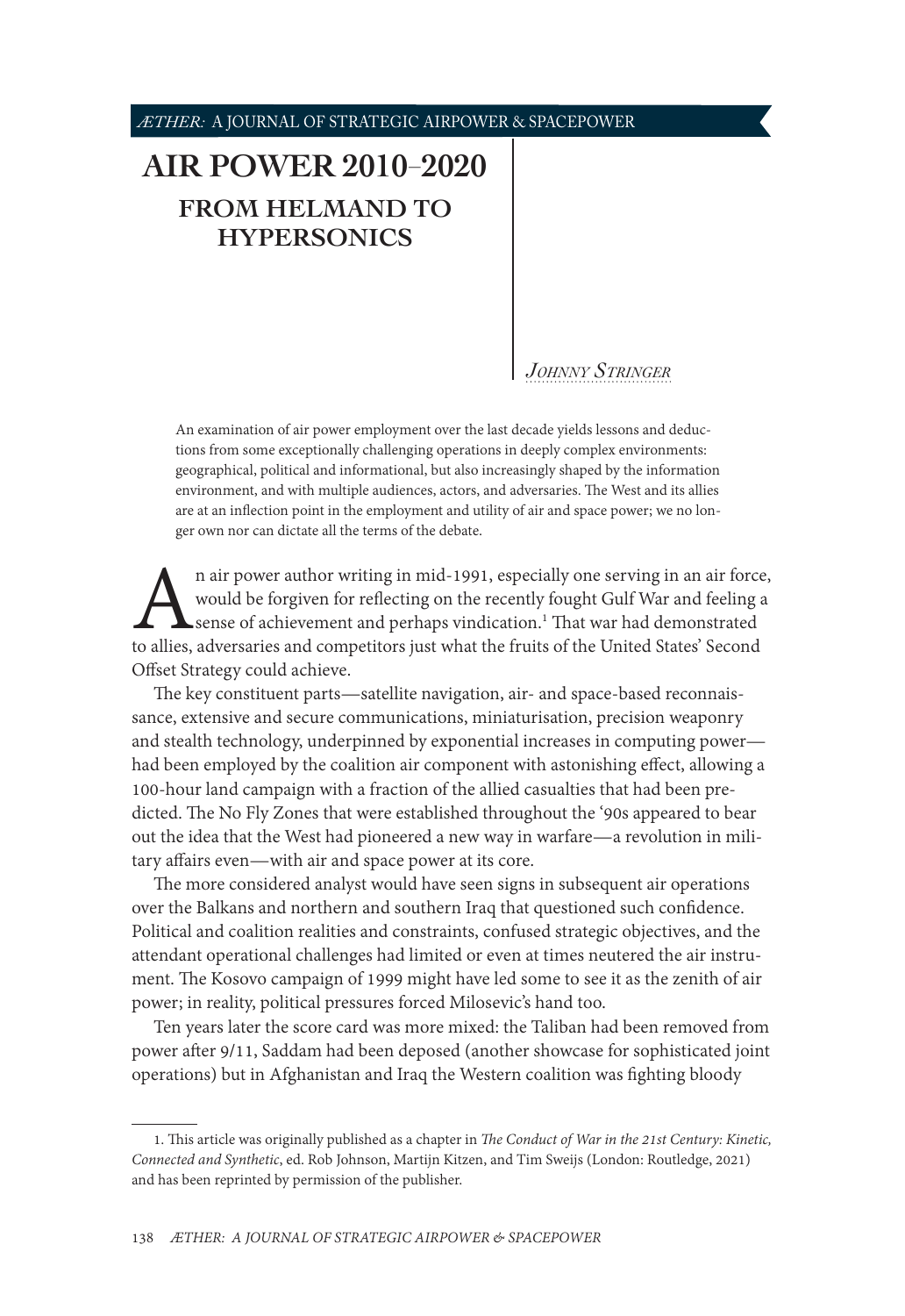<span id="page-1-0"></span>and violent insurgencies, with the land environment the main focus for military and political leaders alike. The seemingly swift and relatively bloodless experience of the 1990s had been replaced by drawn out counterinsurgency (COIN) campaigns, slowly leaching public support and political tolerance. Air power had become an almost wholly tactical instrument, supporting others but not making the decisive strategic campaign contributions of the relatively recent past.

The period 2010-2020 has offered fresh insights into the utility and evolving character of air and space power: continued operations in Afghanistan, whilst simultaneously being employed to protect the Libyan people from Gadhafi and ultimately allow for his overthrow. Having largely left Iraq by 2011, the West returned in 2014 to fight Daesh, conducting air operations over both Iraq and Syria.

This article explores air power employment over the last decade in these three campaigns, drawing lessons and deductions from some exceptionally challenging operations in deeply complex environments: geographical, political and informational, but also increasingly shaped by the Information Environment, and with multiple audiences, actors and adversaries. The West and its allies are at an inflexion point in the employment and utility of air and space power, and we no longer own nor can dictate all the terms of the debate.

### The Essential Glue

Air and space power are essential to any modern campaign; it would be unthinkable to go to war or to conduct operations without assured access to both domains and thus the possibilities provided by the vertical flank. It doesn't follow that they are employed in the same way regardless of the fight, and thus the actual utility of both has seen different expression over the last 10 years. In Afghanistan, the preeminence of the land campaign drove the employment of tactical fast jets, the tasking and collection for intelligence, surveillance, and reconnaissance (ISR) assets and much of the Air Transport fleet's use too.

Both support and attack helicopters provided intimate land support—their raison d'être—to support individual tactical engagements. One could view the Afghan campaign as a series of tactical fights at varying scales, conducted across the country and orchestrated at the regional vice Theatre level. In the UK, an argument of "bayonets versus jets" or of tying UK fast jets to UK forces (and thus limiting them to being national and not Coalition/Theatre assets) indicated how polarised understanding and advocacy had become. The debate was only finally concluded when analysis showed that UK ground forces, especially its Special Forces, were getting multiples of Coalition air support in return for each UK air asset provided to the Coalition.

This approach also ensured that overall response times across Afghanistan were optimised, as well as allowing tasking of the best Coalition asset to each mission. A similar approach to the initial use of UK helicopter assets also risked effectiveness. Indeed, rotary wing lift had become a strategic and political issue by 2009 as a perceived lack of helicopters forced UK troops to undertake risky moves by vehicle or on foot. Once again, putting the UK rotary wing contribution into a coalition pot and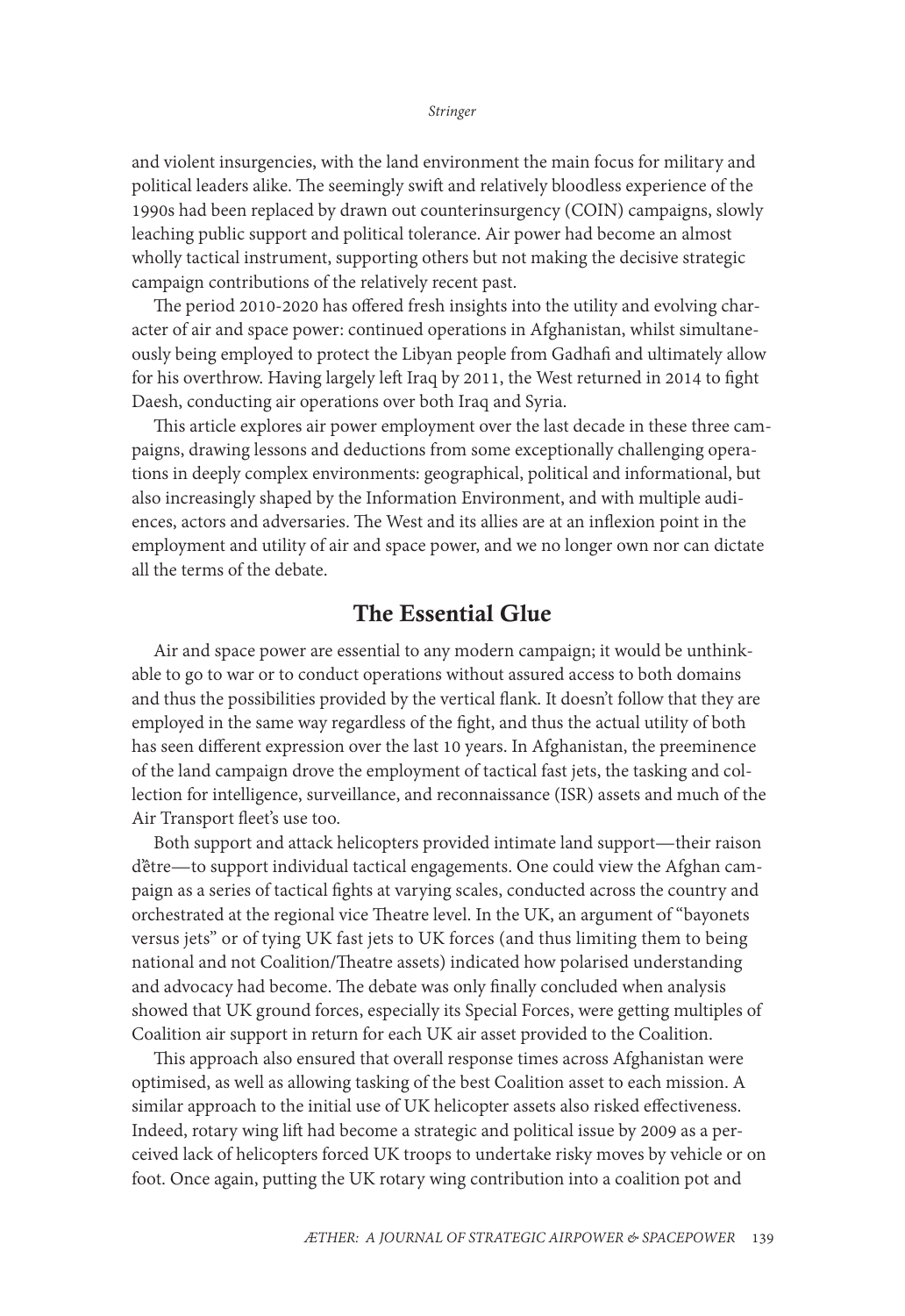allowing optimum tasking and asset utilisation (provided by an RAF Joint Aviation Group commander) addressed both the tactical challenge and salved political angst. It was also indicative of how in the space of a few years, an understanding of the best use of air power had been allowed to ebb away.

### Not Just COIN

Much of our employment of air and space power in the last 5 years would be familiar to crews operating in Gulf War 1 and through the 1990s: of note, the junior aircrew in the first half of that decade are now the senior commanders in their respective air forces. There are generations of operators for whom this way in warfare is a comfortable and well-practised default. Although US-led coalitions had to fight for air superiority and ultimately supremacy at points throughout the period from 1991 to 2003—the period bookended by the two Gulf Wars—the move to COIN operations for the following 10 years had both intended and unintended consequences.

For the former, an emphasis on unmanned air systems (drones) to provide extended overwatch and strike was symptomatic of a move away from the primacy of combat air and fast jets. The then chief of the US Air Force was fired in 2008, in part for his continued focus on the threats posed by a revanchist Russia and assertive China, and related support for the F-22 fighter programme. It could be countenanced by the perceived needs of the current fight and tactical support down to sections of troops, and permitted by our absolute dominance—indeed, ownership—of the electromagnetic spectrum (EMS). The Taliban could only contest control of the air by largely rudimentary engagements of helicopters and the occasional success against aircraft at operating locations, the attack at Camp Bastion in September 2012 being the most notable. Coalition access to air-and space-based reconnaissance assets, satellite communications and Precision Navigation and Timing was unfettered.

In Libya in 2011, early strikes to remove the SAM threat in the north of the country allowed the same approach to be employed, although occasional missile launches were defeated by coalition assets. What was fundamentally different was the de facto primacy of the air component: absent a Coalition land component, the land campaign was prosecuted by the local Libyan resistance to Gadhafi—effectively as proxy forces—aided by Coalition Special Operations Forces.

The paucity of assets and the size of the operating area proved especially challenging: from the 1000+ missions flown in a 24-hour period during Kosovo in 1999, the UK/ French-led coalition could launch around 70-80 missions a day in 2011. No wonder that in the immediate aftermath of the campaign, at a closed door debriefing in London, a senior UK Government advisor opined that he was surprised that the Libyan campaign had taken 223 days "when Kosovo took 78, and it was an easier problem." Participants were admirably restrained in their responses.

Air primacy over Libya was exercised through the combined air operations centre (CAOC) at Poggio Renatico in northern Italy under US Air Force Lieutenant General Ralph Jodice. The strategy for the campaign nominally rested with NATO Joint Forces Command Naples, but the approach devised at Poggio set the terms for how the coali-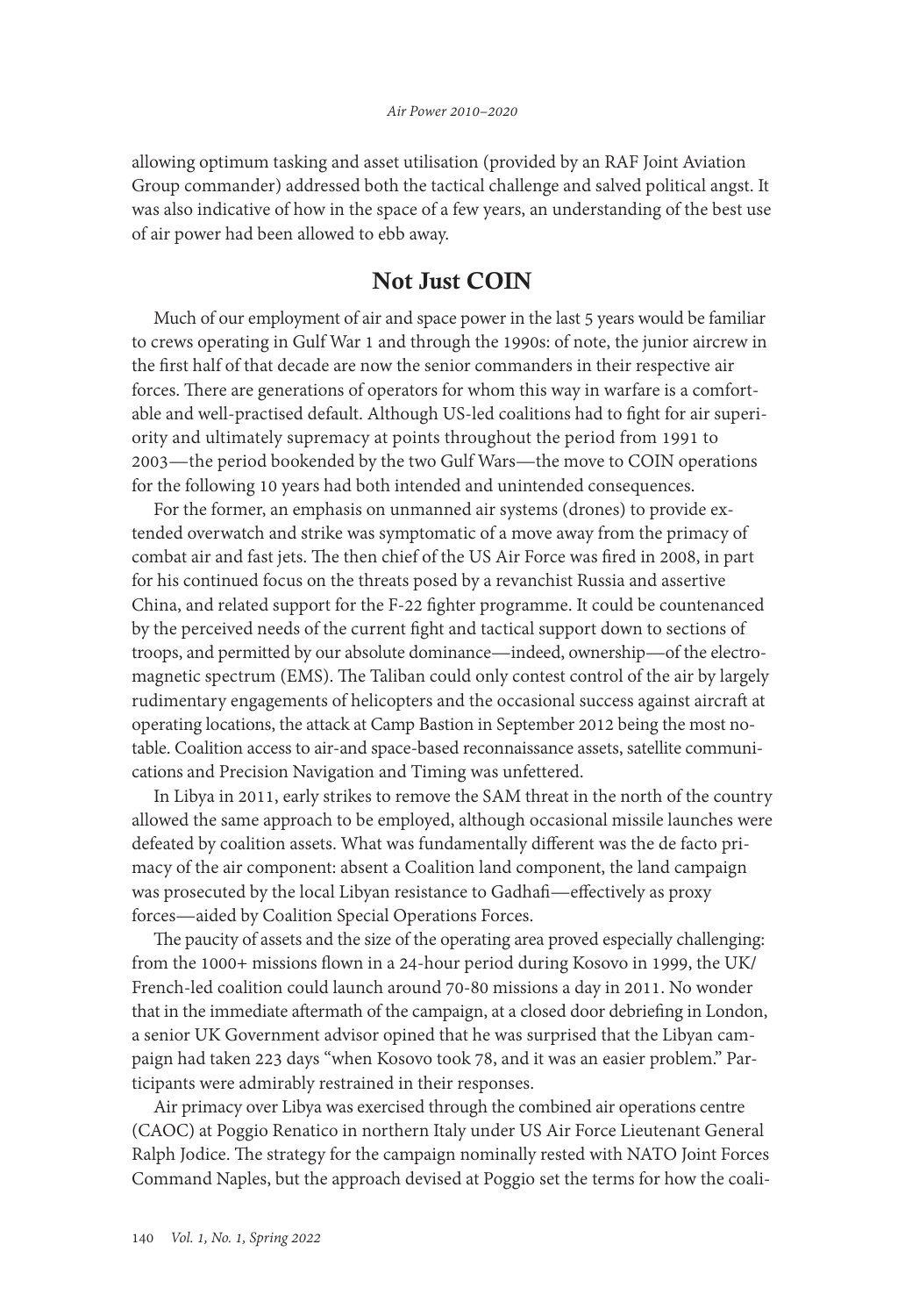tion operated. The air component was back to Theatre-level campaigning and employment, rediscovering targeting processes (and challenges) almost wholly absent in Afghanistan and needing to explain to the Coalition's political class some of the realities attendant in fighting a state, across the state. Three years later, and coincident with the withdrawal of the bulk of UK forces from Afghanistan and a supposed "reset" in our campaigning, the danger posed by Daesh (also known as Islamic State in Iraq and Syria - ISIS) forced the West and its allies to begin another Middle Eastern campaign.

### Back to Iraq (and on to Syria)

For the UK, the air operations over Iraq and, subsequently, Syria, would generate the most significant and extended air effort since the Second World War. This campaign is also where a number of those factors, apparent over the last 20 years, have been realised, and where the themes noted above, and their trajectories, have come together. Indeed, we might be able to identify likely vectors over the next decade. The cautionary note is not to assume that all will emerge or be sustained, and none are likely to be overly dominant or defining. After all, it was only 10 years ago that some confidently asserted that COIN was the future of warfare. However, there are contextual, technological, societal, political and multi-domain aspects that are genuinely different and that have likely longevity and impact, especially on the employment of air and space power.

Firstly, the pervasiveness, breadth and penetration of the Information Environment, now amplified by the post-factual, "fake news" lens through which truth and reality have to emerge, hopefully undistorted. The UK's doctrine and operating concepts are rooted in the importance of securing and maintaining Information Advantage; the default should now be that kinetic actions underscore information operations and not the other way round. For those measuring air power's effectiveness (and national contribution) by counting weapons drops—still a factor in 2017—this requires fundamental recalibration: input-based measures of activity are no substitute for outcomes-focused measures of effectiveness and generate often perverse outcomes.

It also speaks to what was known in Afghanistan and became one of the accomplishments of the Libyan campaign, with information-led activity integral to our approach of full spectrum targeting. But it is not yet fully codified, nor should it set activity in only one place on the spectrum: at times, there is still a need to employ precise but significant lethal force to overcome the opponent.

The importance of the Information Environment is matched by that of the electromagnetic environment and the ability to maintain freedom of manoeuvre across the EMS. Air power is steeped in this (including radar, chaff, jamming and long range communications during the Second World War), but the years in Afghanistan in particular have had a damaging effect on competence and capability. Here, the EMS was ours, and the vital services provided—perhaps most obviously precision navigation and timing, satellite communications, and unchallenged air operations of all forms were seen as almost a "free good" at point of use. They were expensive, but they were ours, and we built a way in warfare around them.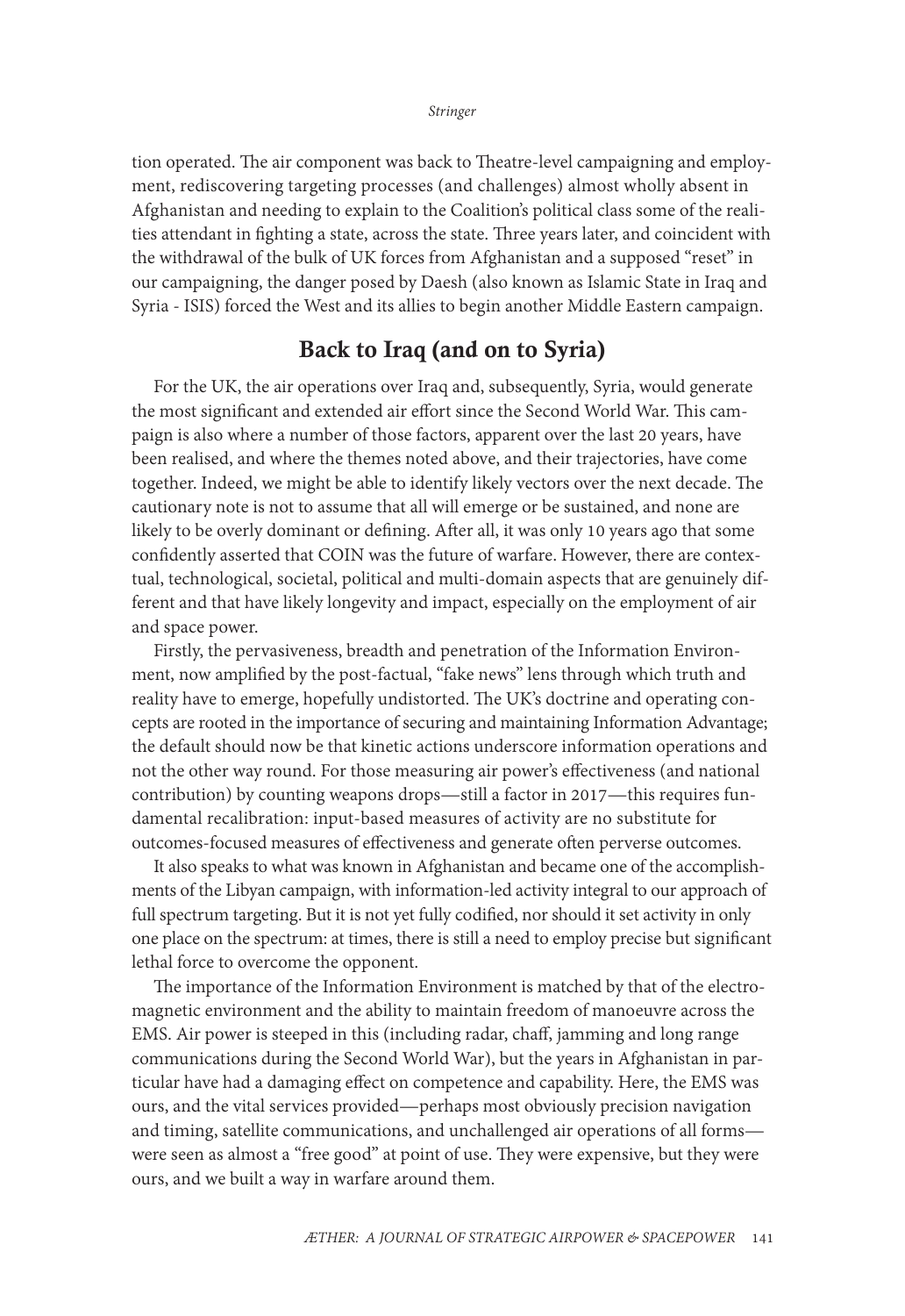By late 2015, with the first Russian deployments to Syria, this had changed. Although rows of fast jets would have caught the eye, the most significant Russian capabilities were advanced double-digit SAMs, communications and GPS jammers, and a sophisticated radar and C2 network. Without firing a round or rocket, the deployment altered the operational context for coalition air assets, and generated a new, genuinely strategic set of challenges.

This anti-access/area-denial (A2/AD) umbrella in the eastern Mediterranean covered the key UK air base at Akrotiri and threw its protective bubble over Russian land, air and maritime assets. As noted previously, we knew this was coming—it was an inevitable counter to our way in air warfare prosecuted so successfully over 25 years. Noteworthy too that the imagery—iconography perhaps—of Russian military strikes looked remarkably familiar to that first seen in 1991: the overt emphasis on equivalence masked the reality of Russia's employment of 90 percent unguided weapons and the terror bombing of civilians in Aleppo and other cities.

### Contextual and Campaigning Evolution

Societal and political factors have had increasing bearing on the use of air power and on the conditions governing its employment, and on the technologies within the instrument itself. Drones have been a bellwether for this phenomenon, and the UK experience is instructive. The RAF has operated Predator A and B drones (the latter the more advanced and capable Reaper model) since early 2005, but the UK elected to stay almost silent on their operations for several years. This de facto vacuum was filled by others, stating or insinuating various nefarious or even illegal activities on which they were employed.

Belatedly, the curtain was pulled back a little but the UK remains on the back foot, even when the reality is that drones are effectively conventional aircraft that happen to have a cockpit and crew several thousands miles distant. Political considerations will always inform operational policy, and the codified expression of this—allied to international law and conventions—are national rules of engagement (ROE).

Syria and Iraq have presented substantial targeting challenges as noted previously; the years of targeting individuals in unoccupied expanses of desert have not fitted military personnel well for the realities of employing precise but lethal force in dense urban environments against opponents for whom the people are targets, shelter, revenue and recruits. As the air component commander during the operations to liberate Mosul and Raqqah, every day posed numerous targeting challenges; keeping senior staff in the UK informed on these—and how we were overcoming them within the ROE—was vital ground in maintaining trust and confidence in our judgment and decision making.

The proximity of multiple actors provided further complexity: the battle space in Iraq and especially Syria was and is the most congested, contested, competitive and at times confused that any of us can recall in the last 30 years. The potential for tacticallevel errors to have strategic consequences was ever present and required consistently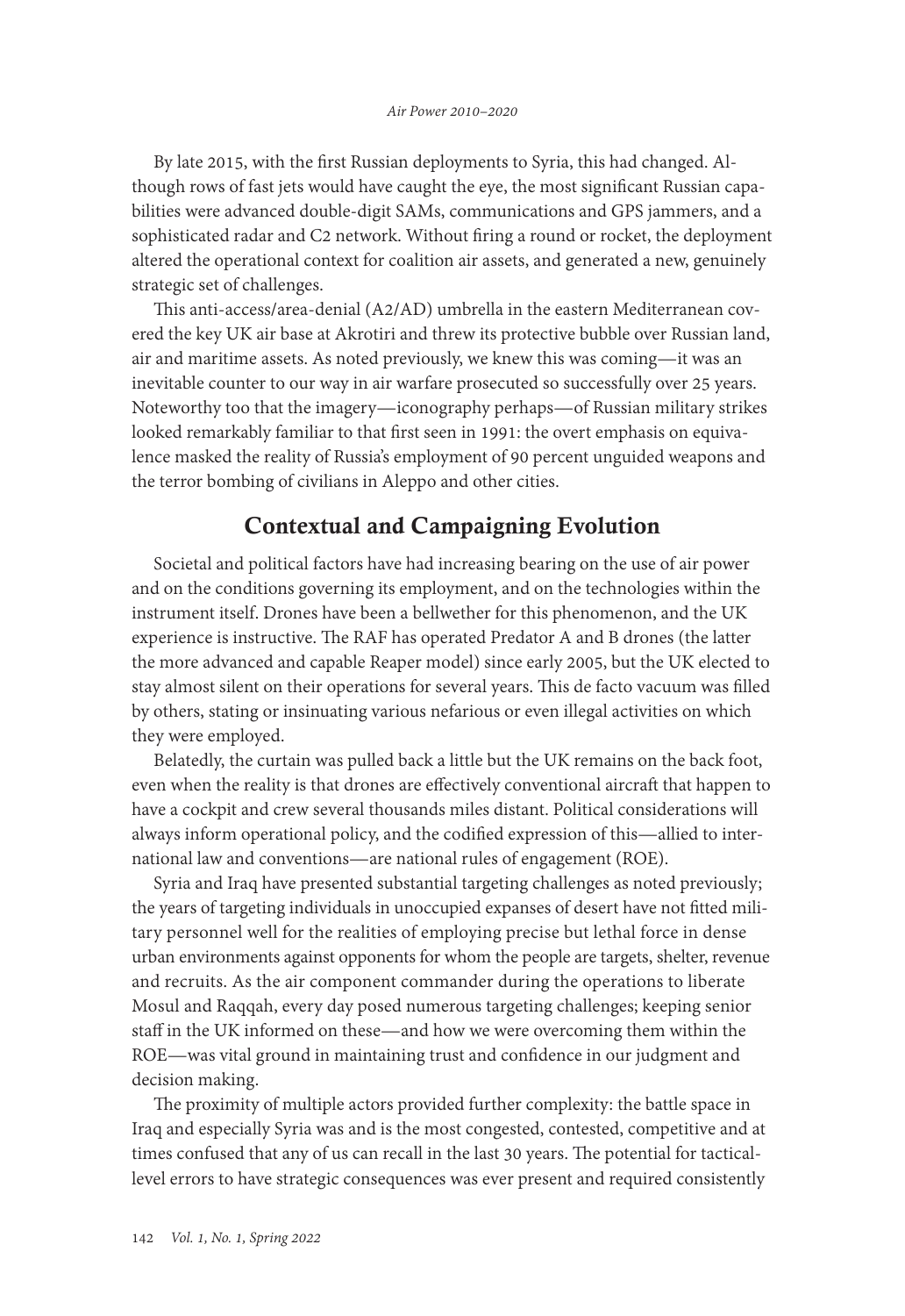good analysis and judgement, often from relatively junior personnel in the CAOC and from coalition aircrew.

We should also reflect on the realities of campaigning in coalition, viewed from the perspective of the air component. If ROE reflect national policy positions, then it is axiomatic that they will differ across nations although all will be legally compliant: this translates into mission types or target sets that one or more nations might be unwilling or unable to conduct or prosecute, even if they have the professional and technological ability. It is also a truism that the more meaningful the contribution, the greater the level of political and other risks nations must be willing to accept.

Once again, tactical limitations can have unforeseen strategic and/or campaign consequences. Commanders must continually review their permissions and delegations to ensure they are appropriate for ever-evolving missions and be willing to argue for refinement if necessary. It may also be that standing ROE have been deliberately limited; the case for unlocking them has to link the tactical requirement and benefit with the oversight that will ensure risks are managed and kept below the agreed threshold. This will almost certainly require high-level government and ministerial approval: commanders must possess the advocacy and antennae to operate in this environment too.

Operations against Daesh also provided the best example yet of integrating effects across multiple domains. With air- and space-based assets collecting ever-increasing imagery, signals intelligence and other intelligence data, their centrality to rapid understanding is a given; the ability to fuse this with all source intelligence, including from our cyber operations, is where real and decisive advantage is rooted. Multi-Domain Integration across tactical, operational and strategic levels remains a work in progress and is not yet our default setting, but we have made significant inroads in recent years.

The work in late 2016 and early 2017 to understand Daesh's vehicle borne improvised explosive device (VBIED) capability and then target it across the enterprise represents an excellent example of both opportunity and challenge. A conventional approach might have sought to 'soak' likely areas of interest with the ISR assets we could muster (but prejudicing other high-priority tasks) and have strike assets on call to engage (but tying them geographically and by mission).

Instead, patient and imaginative interagency work allowed the coalition to understand how Daesh developed and fielded their VBIED capability—down to what we could call the lines of development—and the CAOC staff then refined its intelligence effort against key nodes. Given the commercially available Chinese drones used by Daesh, alongside those built by their own nascent armaments industry, this included activity many miles from the battlefield. The challenge, beyond maintaining necessary operational security, included preserving tactical and operational patience across coalition HQs, where early strikes would have failed to achieve the overwhelming effect of coordinated action. The simultaneous strikes conducted in early 2017 were a precursor to a number of other similarly well-integrated actions as the physical "Caliphate was reduced to its final few square miles.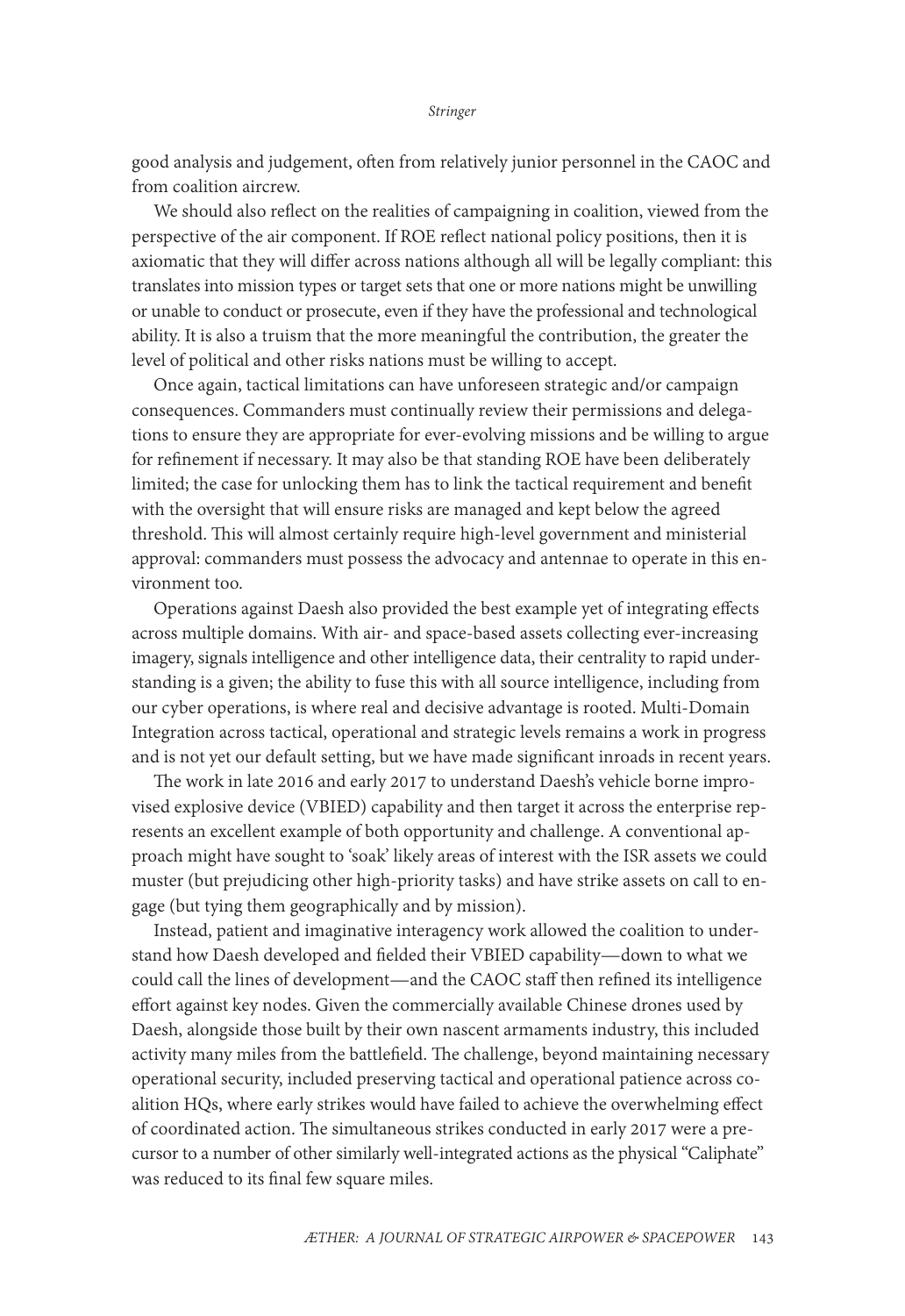## Regaining our Advantage

Much of the above speaks to a democratisation of what previously were high-end capabilities, the product of expensive and leading-edge technology and thus for many years largely the preserve of top-tier Western nations, much of it from the United States. Today, traditional competitors have achieved at least near-peer status in almost all areas of air and space power; worryingly, their investment in countering and exploiting the EMS whilst we were focused on violent but relatively unsophisticated COIN campaigns has been well worth the cost. Western nations are playing catch up, rethinking old lessons on resilience and dispersal whilst regaining competence—if not yet competitive advantage—in areas such as hypersonic weapons.

Western air power is challenged at both ends of the spectrum too: Daesh drones may have been unsophisticated when compared to a Reaper, but were employed across four of the five core air power roles—intelligence, strike, command and control, and counter-air (when attacking Russian aircraft at Hmeimim Airbase in Syria). As with the cyber domain, the price of entry is now remarkably low, and imagination in employment has a value all of its own. It is also worth reflecting that digital and IT connectivity allowed Daesh to mass produce weaponry to remarkably precise tolerances at multiple sites, from mortar rounds to the stabilising fins for repurposed 40mm grenades, dropped by drones on Iraqi Security Forces and the forces of the Syrian Democratic Front.

Daesh drones represented their own air power capability, whilst the raft of commercially available satellite-supplied or enabled information, data and communications made them space power users. Our own technological advances were being used against us. Equally, this provides vulnerabilities for us to exploit and it is entirely reasonable to see as much upside here as downside. If one pulled the key tenets of the last 10 years of air and space operations, including capability development and across allies and adversaries, the following key themes are apparent and can be argued to have genuine longevity. We will need to be active and anticipatory if we are to continue to regain and maintain advantage.

We will operate continually and fight episodically; success in the former, and especially in the grey zone of subthreshold and hybrid military activity will limit the latter. How we deploy our air assets as routine business will thus need to simultaneously reassure, deter, provide training and force development/experimentation opportunities and be integral to our messaging and our narratives. It is unlikely that their operations will be solely single domain-specific and they will almost certainly need to nest with multiple military, security, and other lines of operation.

In the recent past, we have at times struggled to maintain the right relationship between the diplomatic, information, military and economic (or DIME) lines of operation: successful military operations can be for nought if they are significantly out of alignment with, or outpacing, actions in these three other key areas. Increasingly, failure to understand and operate with agility within the information line might be the difference between success and failure.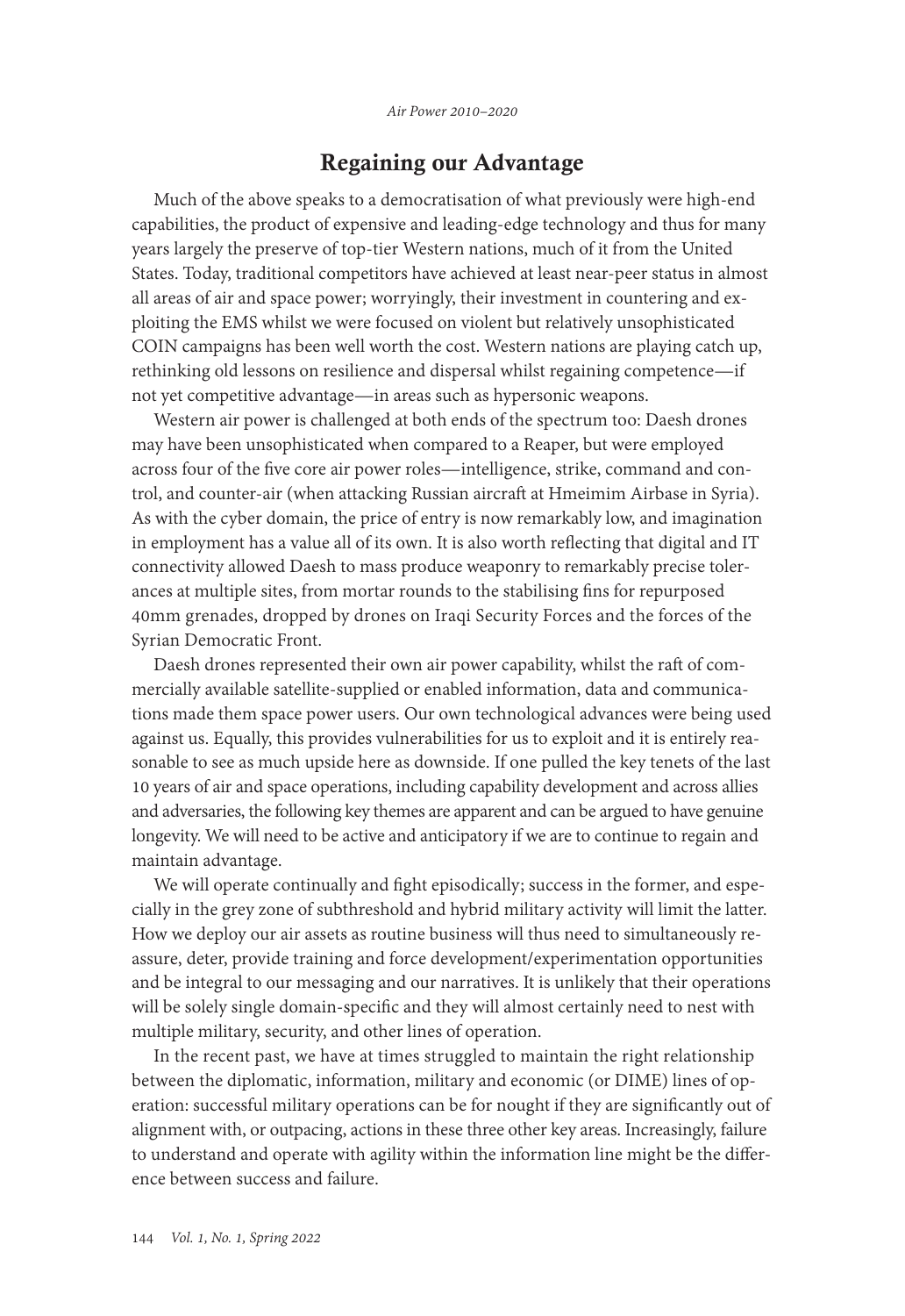We will also need to strike the right balance between demonstrating capability (as well as resolve) whilst keeping our most advanced capabilities and tactics secret and secure. This will only accelerate the move towards synthetics and the need for high fidelity synthetic environments within which we will train, test and experiment routinely across multiple domains too. Our actual environments will be increasingly complex; Iraq and Syria is a foretaste of this. Global population growth and competition for resources will fuel much of this through the myriad malign consequences that will flow. We are likely to see urban operations as increasingly common (they were pivotal in both Libya and against Daesh) as population growth in cities continues across the world.

As a result, the nature of command in the air environment will almost certainly change too. Senior air commanders are too comfortable with the tactical and the technological; those who have gained recent operational command experience have been frustrated by the institutional inertia and memory that privileges joint command to those from other components, notably the land environment.

The US Air Force is investing heavily—conceptually, financially and in its people—in multi-domain operations. This, and key enabling elements such as the Combat Cloud, speaks to a step change in how air and space operations are planned, integrated and conducted in the future. This will need commanders with the experience and insights traditionally prized, married with the ability to exploit digitisation in its many forms and to visualise courses of action and possible outcomes in ways we have not been able to before. The opportunities of "digital twins" and routine, crossgovernment and multinational exercising will be a commonplace.

We will need to develop our people differently than at present—something the UK has recognised across its joint professional military education. We will move beyond both the autodidact and professionally curious, whilst the most talented will find his or her career a rich experiential and developmental pathway where air force posts are planned against those in the joint/integrated force and even interagency. Solely being the best tactical operator is not going to cut it, but operational experience and the realities of combat will still have both a premium and a value.

Most importantly, our way in air warfare will need to change, and our developing ways in space and cyber will need to be imaginative and unconventional. Arguably, we should recognise that the Third Offset Strategy already exists and is that developed and employed by our adversaries. We have continually developed and refined second offset technologies and their employment; in doing so, much our playbook has been studied by others and effective counters developed to limit or neuter our advantage. Some are asymmetric and beyond a counterforce solution: Russian and Chinese information operations are now commonplace—from elections to pandemics—and financial muscle affords influence across multinational fora.

All help create a favourable geostrategic context within which to exercise multiple levers of national power, including the military. The West "won" the Cold War through multiple means, including targeted spending on advanced capabilities that the USSR could not afford to match. We do not have that luxury now; indeed, one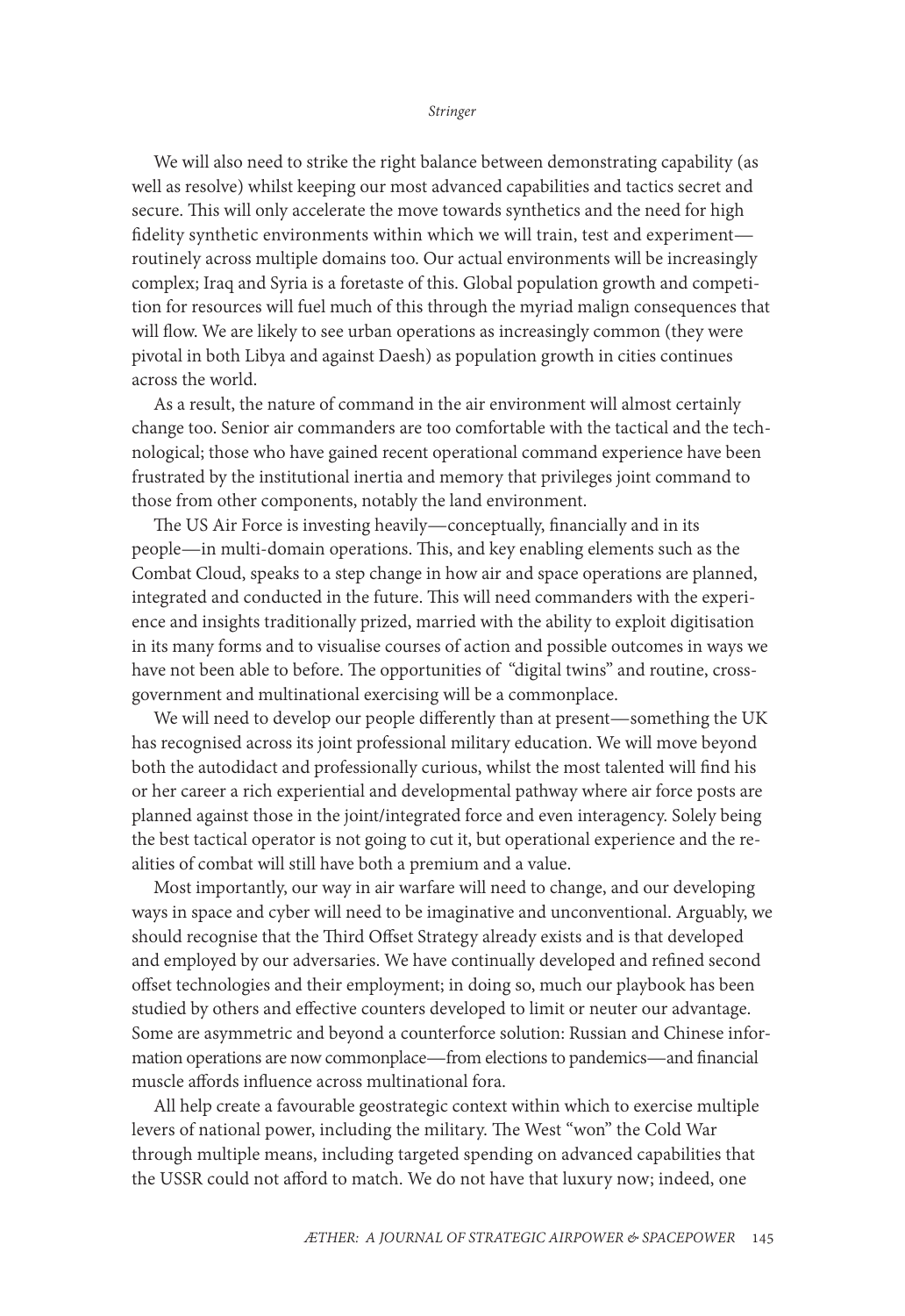could argue that both China and Russia are in a sweetspot of technological development, affordability, near/ actual peer capability and deployable mass. We will need to think and do differently.

# Technologies and Tempo

Encouragingly, the main strands of what could represent that new way in air warfare are in either conceptual or actual development. The technologies of the second offset strategy will continue to be developed, because used intelligently they continue to confer relative advantage. If attempting to negate them requires significant and active use of the EMS, then this helps develop our understanding and provides opportunity for both hard and soft counters; some of these means will be from other domains to allow required operations in air and space.

As such, the individual domain concepts that we develop will need a unifying purpose at their heart and will—by design—be interoperable and integrated to an extent not seen before. For coalitions and alliances, the trick will be to bring different nations up to the required level routinely, and able to be more sophisticated when required. Sharing information seamlessly, across multiple classifications and fusing myriad sources will be essential; harnessing the potential of artificial intelligence, machine learning and human machine teaming will make sense of the vast data lakes of information, sorting wheat from chaff and allowing human engagement ever further up the value chain.

This in turn will accelerate and multiply Boyd's OODA loop in a way that its inventor would have approved. Faster, more accurate understanding will allow swifter, better decision making and, allied to a raft of pan-domain effects and those exercised on the diplomatic, information and economic lines, generate multi-domain tempo that we see infrequently at present. Nor is this wishful thinking: all of these aspects were employed against Daesh in 2017 albeit occasionally, and doubtless elsewhere. More worryingly, they have also been employed at least in part against us too.

We will need to leverage the variety of talent and free (not "permitted") thinking across our alliances and partners—a strength of democracies and a weak point for autocracies. And air forces will need to be more focused on the need to engage and shape public and political understanding and debate about emerging technologies. We are rightly bound by higher legal, moral and ethical standards than our opponents and must continue to be; but without engagement and education, we run the risk of investing multi-billions yet having technologies without permissions. One relevant area is autonomy and the extent to which human approval within a potentially lethal targeting chain is required or provided: Human On or In the Loop is thus not an arcane intellectual talking point, but a fundamental decision for national polities as they look to develop and employ future technologies within their forces.

A more profound question might be whether air and space become—for air, return to—genuinely strategic domains where our actions offer both strategic choice for us and dilemmas for our opponents. From Overy to O'Brien, historians have noted how, in the Second World War, Western air power underpinned and enabled a strategic war